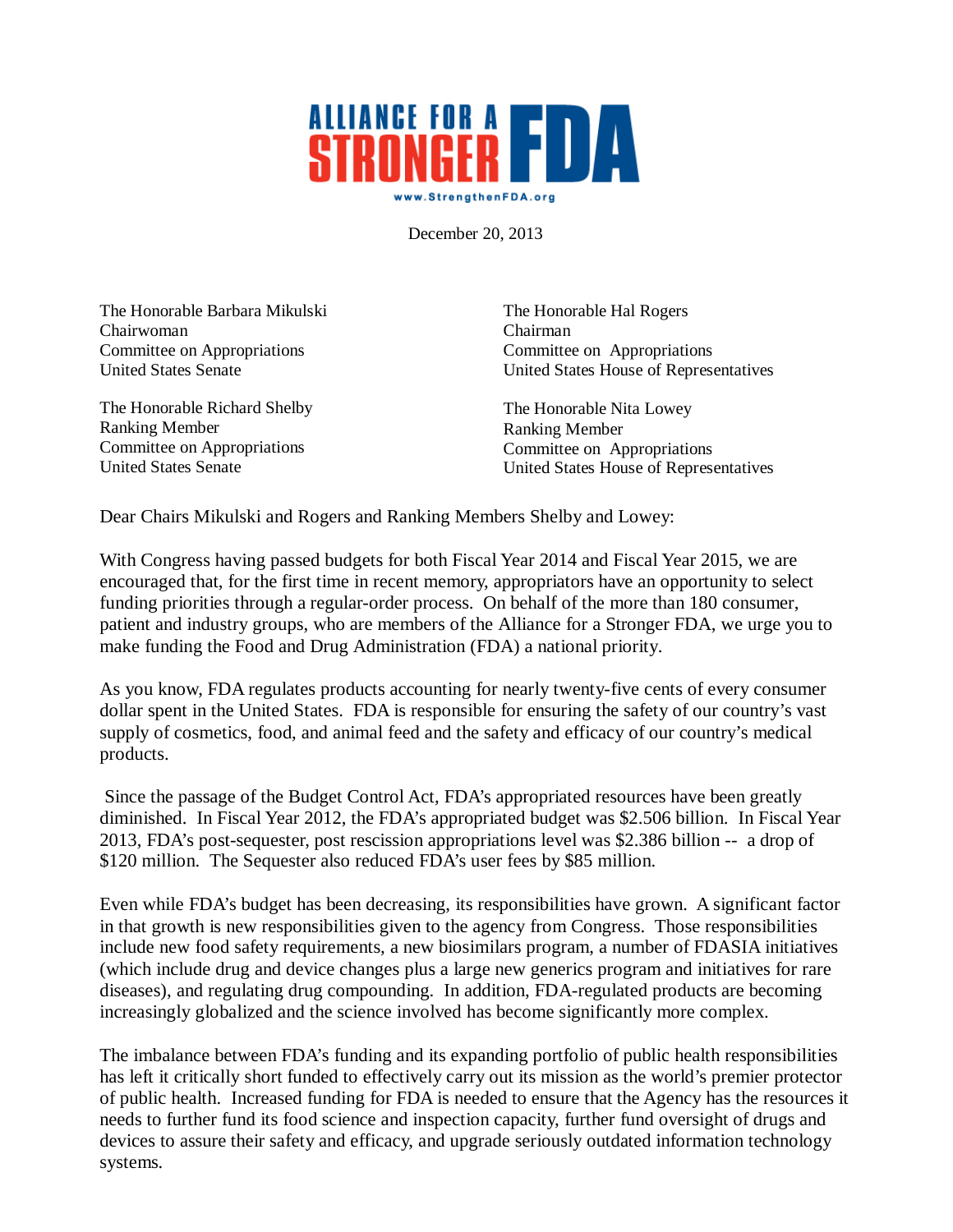The Alliance's members respectfully urge you to make FDA funding a priority in FY 2014 and FY 2015.

## Sincerely,

Academy of Managed Care Pharmacy AdvaMed--the Advanced Medical Technology Association Alliance for Aging Research American Association for Cancer Research (AACR) American Institute for Medical and Biological Engineering (AIMBE) American Red Cross American Society for Pharmacology & Experimental Therapeutics American Society of Clinical Oncology American Society of Health-System Pharmacists American Spice Trade Association Amgen Association of Clinical Research Organizations Biotechnology Industry Organization (BIO) California Healthcare Institute Catalyst Health Care Consulting Center for Science in the Public Interest Children's Tumor Foundation Coalition for Healthcare Communication Consumer Federation of America Consumer Healthcare Products Association Council for Responsible Nutrition Critical Path Institute Cystic Fibrosis Foundation Drug Safety Institute EMD Serono, Inc. FasterCures Fresh Produce Association of the Americas Friedreich's Ataxia Research Alliance (FARA). Friends of Cancer Research GBS/CIDP Foundation International Genentech Generic Pharmaceutical Association (GPhA) Haffner Associates, LLC

HPS Group ICAN, International Cancer Advocacy Network Ikaria, Inc. Infectious Diseases Society of America International Bottled Water Association International Myeloma Foundation Johnson & Johnson Lynch Syndrome International Marfan Foundation Massachusetts Medical Device Industry Council (MassMEDIC) Medical Device Manufacturers Association Mylan National Alliance on Mental Illness National Alopecia Areata Foundation National Kidney Foundation National Multiple Sclerosis Society National Organization for Rare Disorders National Treasury Employees Union Orphan Solutions Parkinson's Action Network Pet Food Institute Pfizer Prevent Cancer Foundation Pulmonary Hypertension Association Sanofi Sarcoma Foundation of America Scleroderma Foundation Shire Society for Women's Health Research SPI: The Plastics Industry Trade Association Teva Pharmaceutical Industries The Leukemia & Lymphoma Society The Melanoma Research Alliance The TMJ Association United States Pharmacopeial Convention (USP)